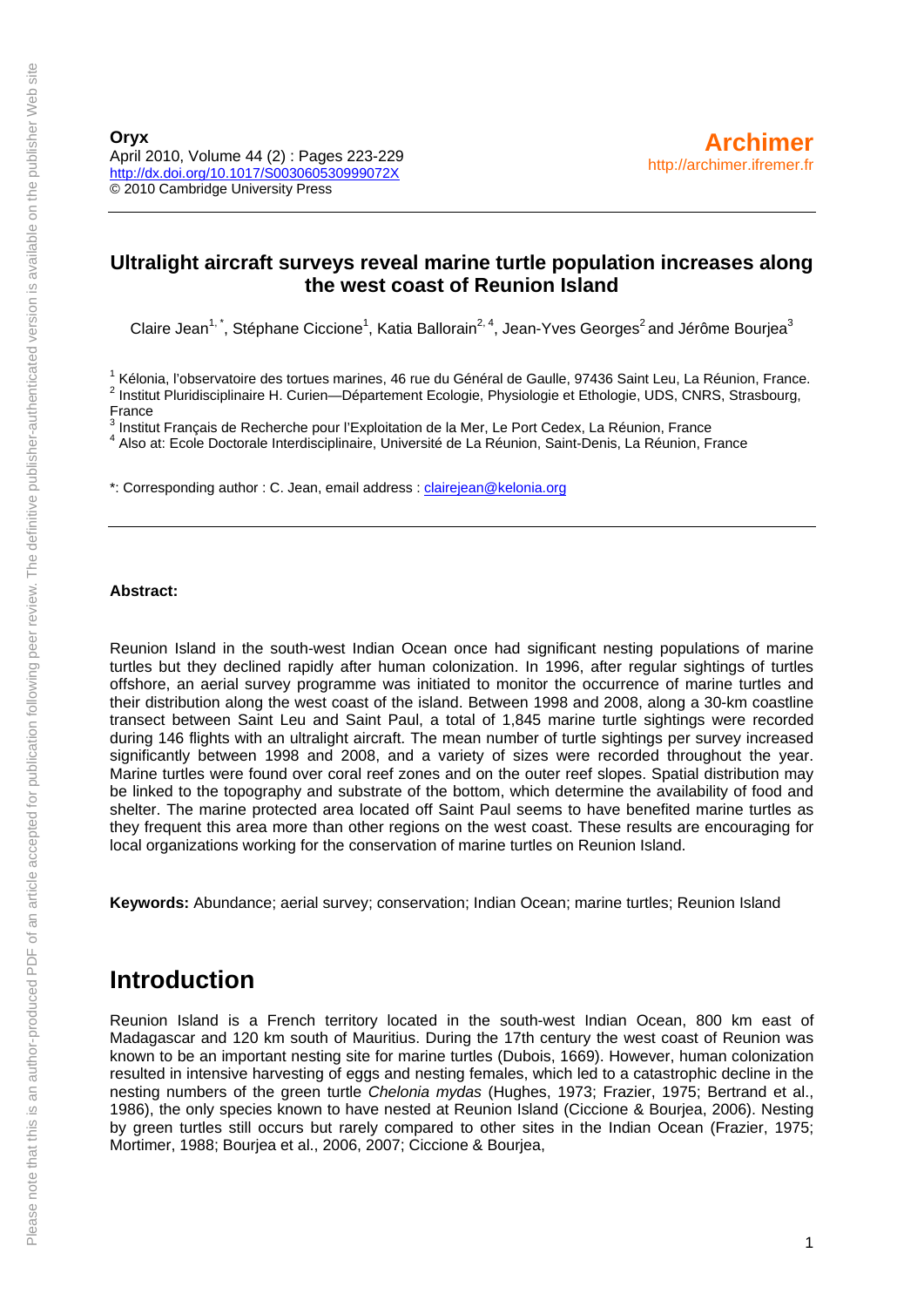2006; Lauret-Stepler et al., 2007; Ciccione et al., 2008). In the 1990s reports were received that green turtles and hawksbill turtles *Eretmochelys imbricata* were regularly observed along the coastline of Reunion Island by scuba-divers and from ultralight aircraft.

Hawksbill and green turtles are globally categorized as Critically Endangered (Mortimer & Donnelly, 2008) and Endangered (Seminoff, 2004), respectively, on the IUCN Red List but population trends for these species around Reunion Island are not known. Monitoring marine turtle status with population estimates is considered essential because such data can be integrated into conservation plans. Marine turtles are considered indicators of the health of marine ecosystems (Frazier, 1999).

To monitor the distribution of marine turtles along the west coast of Reunion an aerial survey programme using ultralight aircraft was initiated in 1996. Aerial survey is the most appropriate technique to obtain abundance estimates for marine turtles and other species that spend time regularly at the surface as it allows the coverage of large areas in a short period of time (Bayliss, 1986; Marsh & Sinclair, 1989; Henwood & Epperly, 1999; Marsh et al., 2004; Slooten et al., 2004; Roos et al., 2005; Gomez de Segura et al., 2006; Rowat et al., 2009) and has the advantage that animal behaviour is unlikely to be affected by human presence, which has proved a problem with boat surveys (Slooten et al., 2004).

This aerial survey programme is the first attempt to monitor and assess the marine turtle populations of Reunion Island. It was designed to provide baseline data for plotting maps of density distributions, which are essential for planning of in-water studies (Marsh & Saalfeld, 1989), and to facilitate conservation planning.

### **Methods**

Reunion Island is a volcanic island that originated 5 million years ago in the southwest Indian Ocean (Fig. 1). Most of the continental shelf is located on its west coast, which is protected from trade winds. This area provides suitable nesting and foraging habitats for both hawksbill and green turtles.

Between 1996 and 1997 the survey work consisted of exploring multiple transect lines on the west coast between Saint Leu and Hermitage (Fig. 1), which showed that a significant number of marine turtles occurred in the area throughout the year (Sauvignet et al., 2000). From July 1998 shoreline transects were extended to include the 30 km of coral reef and rocky coasts from Pointe au Sel to the Bay of Saint Paul, which also included parts of the marine protected area of Reunion Island. Choosing a unidirectional transect avoided multiple counts of the same individuals. Transects have been surveyed with the same protocol since 1998.

To study spatial density differences the area was divided into 12 zones (numbered from south to north; Fig. 1). The limits of the zones were set by the Marine Park and were also based on the geomorphology of the reef and coastline. Zones 1, 3, 5, 8 and 10 are predominantly platform reef, Zones 2, 6 and 7 consist of a fringing reef, Zone 4 is a rocky coast without reef, Zones 9 and 11 are characterized by a bank reef, and Zone 12 consists of an alluvial coast.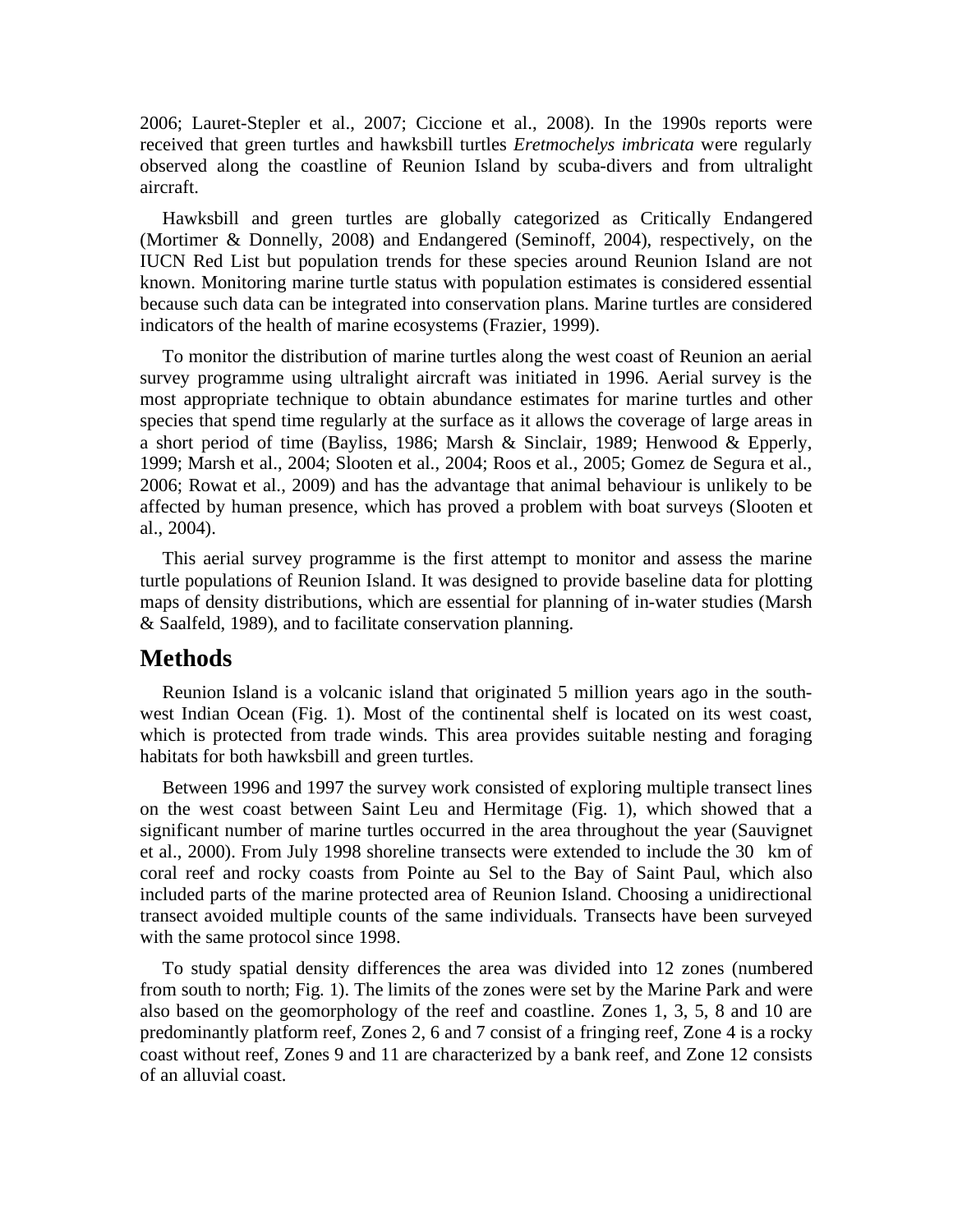Aerial transects were carried out from a three-axes ultralight aircraft with high-wing configuration that allowed a side-viewing platform. Transects were flown at a mean altitude of 180 m and a mean speed of 90  $km h^{-1}$ , facilitating the sighting of small turtles. Surveys were only conducted when weather conditions provided optimal visibility (wind and waves oriented towards the east or south-east, wave height  $< 1.9$  m and cloud cover  $<$ 20%). The entire area was covered in 20 minutes between 08.00–10.00. This time frame was chosen to make use of optimal environmental conditions (low wind, calm sea and minimal sun glare from the surface) as this may affect aerial counts of marine megafauna (Bayliss, 1986; Marsh & Sinclair, 1989; Epperly et al., 1995; Henwood & Epperly, 1999; Slooten et al., 2004) and also avoids any bias from putative diel behavioural patterns (Ogden et al., 1983; Taquet et al., 2006). Anthropogenic activities (fishing, scuba-diving and jet skiing) which could disturb the behaviour of marine turtles at the surface, were usually low during that time of the day.

Flight frequency depended on environmental conditions and on the availability of observers and aircrafts. Surveys were carried out throughout the year from 1998 to 2008 except for 2001 when surveys could not be conducted because of the closure of the aircraft base for renovation. Data collected were submitted to the Reunion Island Marine Park, which collects and centralizes all data relating to the marine protected area.

The crew consisted of the pilot and an observer seated behind, which allowed viewing from both sides of the ultralight. Doors were opened during the surveys, providing forward, aft and downward trackline visibility. The observer recorded the total number of turtles sighted at the surface or just below and the geographic position of each sighting. Prior to 2002 positions were plotted on a map, after which they were recorded using a global positioning system (GPS). Species and sex could not be determined but size class (small, medium and large) was recorded when possible.

Mean turtle densities were calculated for the different Zones. Surface area was estimated, using the geographical information system *ArcGis v. 9.2* (ESRI, Redlands, USA), by superimposing all the GPS data of turtle sightings on a map and delimiting the area covered by the surveys.

#### **Results**

A total of 146 flights (mean  $13.3 \pm SD$  7.58 year<sup>-1</sup>, range 4–25), comprising a total of 4,380 km of transects, were conducted between 1998 and 2008 (Fig. 2; Table 1) in which observers sighted 1,845 marine turtles in total. Since 1998 there has been a significant increase in the mean number of marine turtles observed per transect (Spearman's rank correlation,  $r_s = 0.93$ ,  $n = 10$ ,  $P < 0.05$ ), which is consistent with previous studies also based on similar aerial surveys over Reunion (Sauvignet et al., 2000; Michalowski, 2007).

On the west coast of Reunion marine turtles were present in significant numbers throughout the year (Table 1). There were no significant differences in the mean number of sightings per flight between the two main seasons, austral summer (November–April; 514.2  $\pm$  SD 40.4 ) and austral winter (May–October; 526.6  $\pm$  SD 44.5 (Kruskal-Wallis test,  $K = 19$ ,  $P = 0.46$ ). Marine turtles were recorded on the outer reef slopes but most frequently in coral reef zones (fringing, platform and bank reefs). No turtles were sighted on the reef plateau.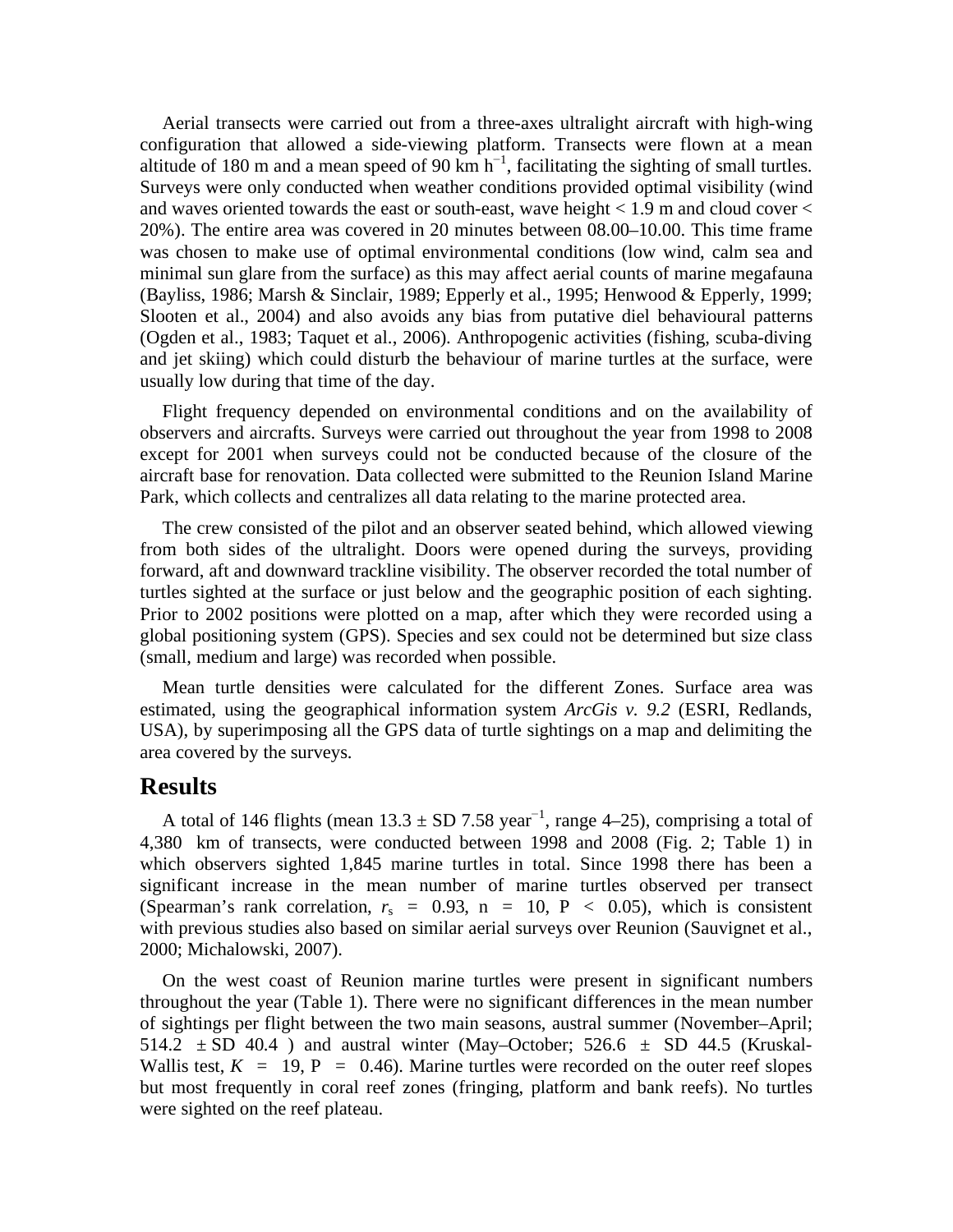During 2008 the average surface density per flight of sightings in the whole study area was 0.768 turtles km<sup>-2</sup> and marine turtle mean surface densities per flight ranged from 0.014 turtles  $km^{-2}$  in Zone 12 to 1.44 turtles  $km^{-2}$  in Zone 7. Fig. 1 illustrates the surface density for 2003–2008 for each zone and shows that the highest density of turtles was observed in Hermitage. Over the past 2 years [2007-2008] turtle densities were highest in the area located between Zones 5 and 10, which consists mainly of the marine protected area.

# **Discussion**

#### **Aerial surveys**

The ultralight aircraft surveys conducted along the coast of Reunion Island have provided important information on the relative abundance and distribution of marine turtle populations over a period of 10 years. Various types of aircraft have been used for aerial surveys but ultralights have been used infrequently. The only other study of which we are aware that used ultralights for marine turtle surveys was in Mayotte (Roos et al., 2005).

Flight parameters maintained during our surveys were different from other studies. The airspeed of 90 km hour<sup>-1</sup> was slower (150–225 km hour<sup>-1</sup>; Marsh & Saalfeld, 1989; Shoop & Kenney, 1992; Slooten et al., 2004; Gomez de Segura et al., 2006), increasing the likelihood that the observer spotted every turtle on both sides of the aircraft. However, our flight altitude of 180 m should be reduced to 150 m, the recommended height for marine turtle studies (Henwood & Epperly, 1999), to facilitate comparisons with other aerial surveys. Most surveys of marine turtles have used line or strip transects to cover ample areas without double-counting individuals. But the area covered by ultralight in our study was smaller than those typically surveyed by aircrafts. As a result, the coastline transect followed in the current study is likely to be sufficient to spot most individuals of the coastal marine turtle population in this area. Prospecting further offshore, however, would indicate whether the survey area should be enlarged.

Aerial surveys have both advantages and limitations. This technique provided us with rapid coverage of the 30-km transect with minimal disturbance of marine turtles at the sea surface. However, biological information such as species, sex or size of individuals is difficult to obtain from aerial sightings and requires in-water studies (Epperly et al., 1995; Henwood & Epperly, 1999; Roos et al., 2005). The density distributions illustrated in Fig. 1 indicate the zones of interest for such future studies. As marine turtles spend the majority of their time under water to forage, move or rest, aerial counts can only provide an index of abundance. Therefore, aerial surveys should ideally be combined with inwater studies to include submerged turtles for a more accurate and complete assessment. As nesting turtles are rare on Reunion, in-water studies will primarily assess the use of Reunion waters as feeding habitat.

### **Turtle abundance and distribution**

This study was not designed to produce absolute estimates of abundance but to provide an indication of distribution and trends of marine turtle populations. The results demonstrated a significant increase in the number of turtle sightings at the surface over time and established that turtles are present throughout the year. That the mean number of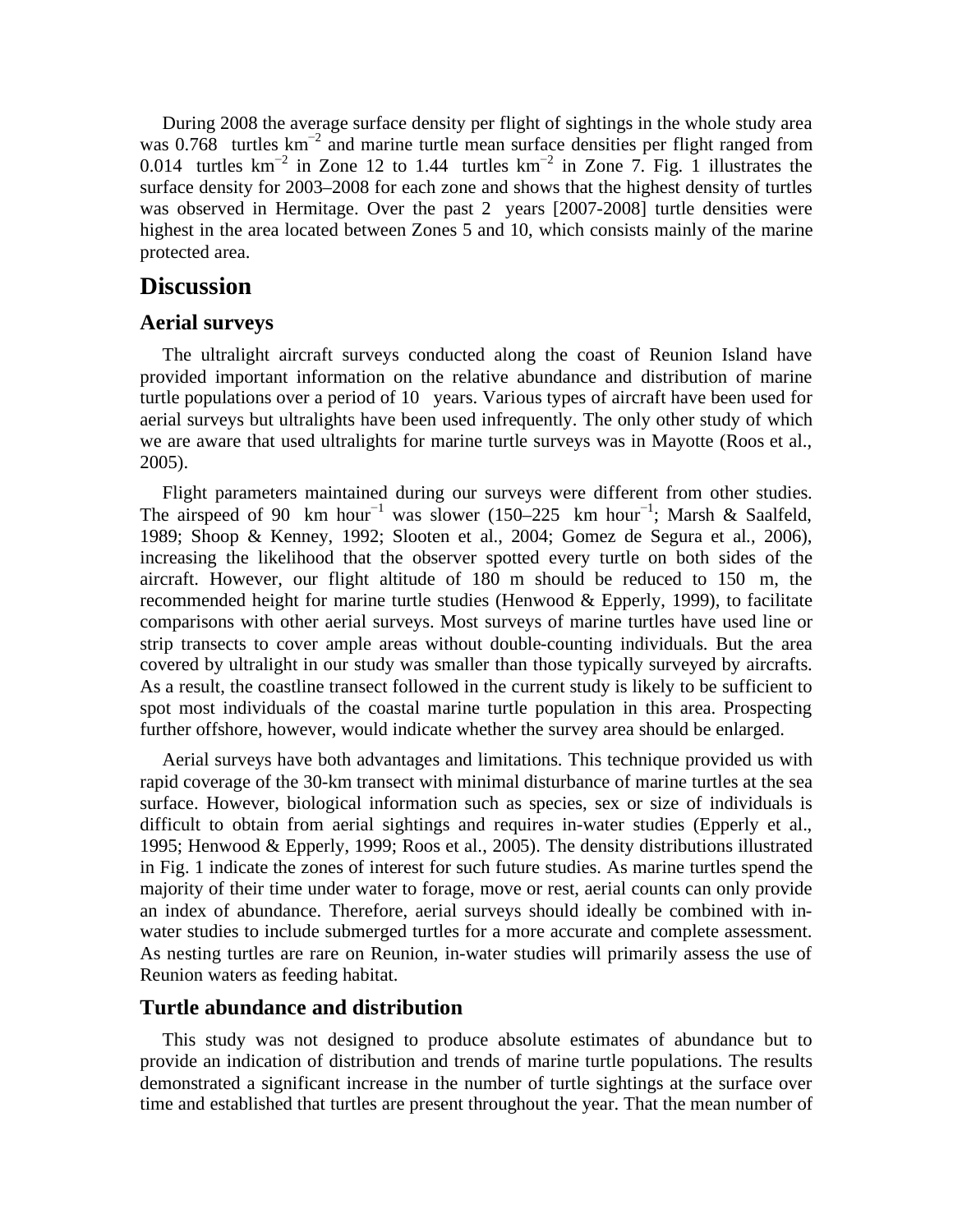turtle sightings per flight was not significantly different between the austral summer and winter is consistent with the small variations of sea surface temperatures around the island  $(23.4^{\circ}$ C in winter to  $28.0^{\circ}$ C in summer; Conand et al., 2007). This apparent site fidelity without seasonal migrations was also observed in immature loggerhead marine turtles in the Algerian Basin, which is thermally homogeneous (Revelles et al., 2007).

Surface sightings alone are limited in their value insofar as feeding, diving and sleeping behaviours influence the time spent at the surface (Hays et al., 2000. This is the case in temperate and subtropical regions where low temperatures during winter will reduce activity and metabolic rate of marine turtles, and consequently, dive duration and post-dive surface intervals will be increased (Southwood et al., 2003, 2006; Hochscheid et al., 2007). The lack of information regarding surfacing and diving times at Reunion does not allow accurate extrapolation of the data collected and abundance estimates of the population. As species identification was not possible because of the altitude of the flights, data collected during the surveys were recorded as mixed species of marine turtle (green and hawksbill). However, scuba-diving and ship-based observations indicated that hawksbill turtles are less frequently observed than green turtles around Reunion (one out of 10 turtles observed is a hawksbill; J. Bourjea, pers. obs.). It is therefore likely that most of the aerial sightings were of green turtles.

Infrequent nesting activity on Reunion (Ciccione & Bourjea, 2006; Ciccione et al., 2008) indicates that marine turtles observed around the island belong to populations that only forage in its waters. The fact that throughout the study, with no seasonal differences, a wide range of sizes were observed would indicate a renewal of the population on the west coast of Reunion over the study period, where it finds suitable habitats for foraging and growing.

While nesting of green turtles has been studied on many islands of the south-west Indian Ocean (Frazier, 1975; Le Gall, 1988; Bourjea et al., 2006, 2007; Lauret-Stepler et al., 2007), remarkably little is known about foraging habitat use (Taquet et al., 2006; K. Ballorain, unpubl. data). Aerial surveys and snorkelling censuses have been conducted for green turtle foraging areas in Mayotte, an island in the northern Mozambique Channel (Roos et al., 2005). The mean density of turtles estimated to frequent that area on a daily basis was much higher  $(1,400 \text{ turtles km}^{-2} \text{ per day})$  than our estimate for 2008  $(0.768$  turtles km<sup>-2</sup> per flight per year). However, the Mayotte study estimated the total number of turtles present in the transect (at the surface, on the bottom and in between), thus giving an estimate of the entire population frequenting the foraging area. The study area in Mayotte was much smaller than the area covered in our study, and depths reached between 1.2 and 1.7 m in Mayotte . The density observed in this particular seagrass bed in Mayotte may not be representative for other foraging areas. In contrast, surface densities of turtles in Reunion were comparable to the  $1.03$  turtles km<sup>-2</sup> recorded in aerial surveys in the northern Great Barrier Reef Marine Park (Marsh & Saalfeld, 1989), in which turtle sightings on reefs or inshore seagrass beds were most likely of green turtles.

In tour study turtles were sighted only behind the external reef slope, which is considered to be the richest and most diversified part of the reef (Montaggioni, 1978), with large quantities of red algae between 10 and 30 m (E. Ballesteros, unpubl. data) and invertebrates on which green and hawksbill turtles may feed (Mortimer, 1982;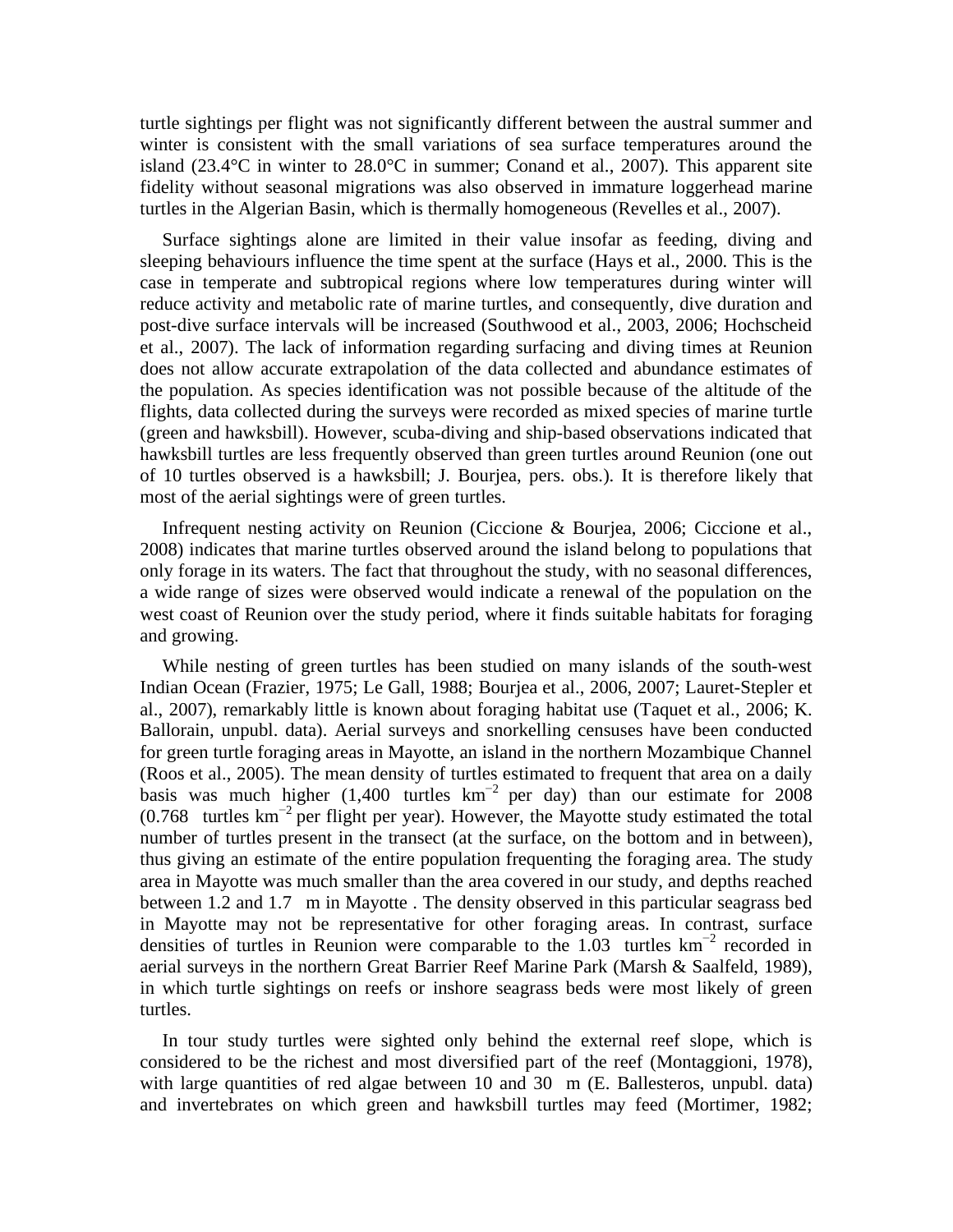Bjorndal, 1985; Meylan, 1988; Léon & Bjorndal, 2002; Seminoff et al., 2002; Arthur et al., 2008). The reef plateau typically hosts seagrass patches of *Syringodium isoetifolium* (Letourneur, 1992), generally selected by green turtles in Mayotte (K. Ballorain, unpubl. data), but probably insufficient in quantity around Reunion to support a large number of green turtles. Red algae are probably the main food for green turtles as stomach content analyses made in Reunion revealed large quantities of red algae, particularly *Carpopeltis* spp., *Amansia* spp. and *Beckerella bisserata* (Ciccione, 2001). In our study, the greatest number of turtles was observed in the Hermitage zone (Fig. 1). This may be related to the topography and bottom substrate, which is suitable habitat for the development of red algae.

Food resources alone may not completely explain the spatial distribution of marine turtles as the internal reef slope may also provide caves and channels as shelters, especially for immature marine turtles, against predators such as sharks (Musick  $\&$ Limpus, 1997). Increasing human activities in some areas may influence the distribution of marine turtles (Mirault, 2006). The two marine protected areas located off Saint Paul seem to have benefited turtles as they appear more numerous in this area than other regions of the west coast (2008; 1.05 turtles  $km^{-2}$  off Saint Paul, Zones 6–11, compared to 0.43 turtles  $km^{-2}$  off Saint Leu and Trois basins, Zones 1–5; Fig. 1).

#### **Conservation implications and future research**

The increase in the number of turtle sightings during our surveys, despite the urbanization of the coast of Reunion, is encouraging. This may be the first fruits of public awareness programmes initiated in 1977 by the Ferme Corail, now Kélonia, which may have changed attitudes towards marine turtles and raised peoples' awareness about the need for turtle conservation. In addition, the prefectorial order promulgated locally to protect marine turtles in 1983 appears to have had positive results. Measures to protect the marine environment that culminated in the creation of a marine protected area in July 1997 (Fig. 1), which was extended to cover a larger area in February 2007, and further departmental orders that came into effect in 2000 and 2005, may also have allowed the marine turtle population to increase. The marine protected area now protects most of the coral reef ecosystems of the island and this should have positive impacts on marine biodiversity and marine turtle populations.

Although this study found a clear increase in the number of turtles sighted, further studies are needed to improve our knowledge of the general biology and ecology of marine turtle populations of Reunion Island. In-water studies on the habitat use of green and hawksbill turtles will help to explain the distribution patterns observed along the west coast and evaluate any seasonal variations in marine turtle diving behaviour. This would also give complementary information about the effectiveness of the marine protected area.

No data is currently available on the origin of the marine turtles frequenting the Reunion coast, and there is no information about the duration of their stay or foraging site fidelity. In 2005, a photo identification programme was initiated to track marine turtles, the results of which may provide a better understanding of Reunion Island marine turtle populations.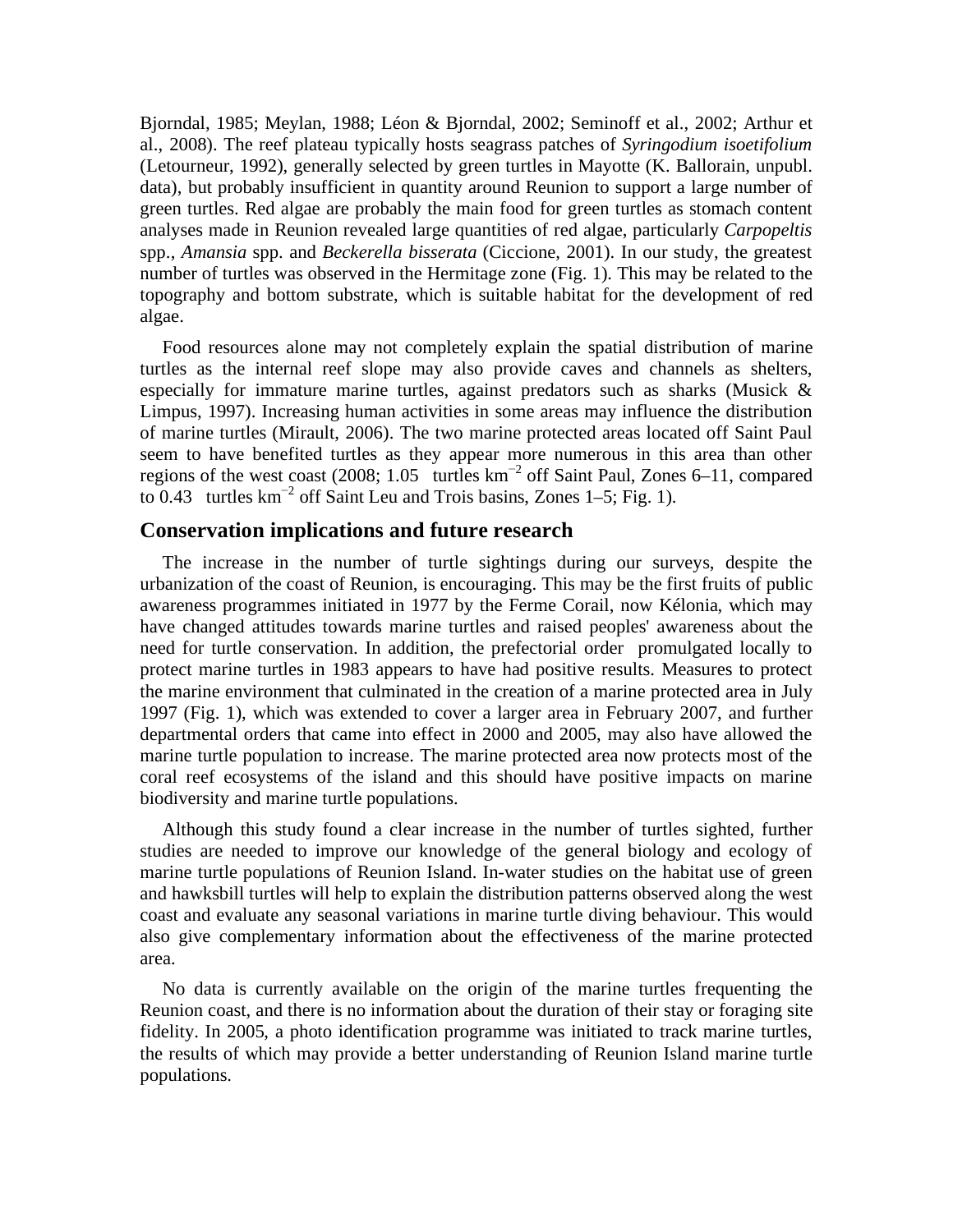This aerial survey programme is going on by maintaining one ultralight flight per month with the same protocol. Data collected from aerial surveys during the year 2009 confirm the results obtained previously. The number of turtles sighted on the west coast is still increasing, and particularly around the marine protected area.

# **Biographical sketches**

CLAIRE JEAN is project manager for the development of a regional database and geographical information system for marine turtles in the south-west Indian Ocean (TORSOOI project), and works on population assessment and photo identification of marine turtles on Reunion. STÉPHANE CICCIONE has been developing research programmes on marine turtle biology, ecology, population dynamics and genetics on Reunion, the French Iles Eparses and Moheli (Comoros) since 1988. KATIA BALLORAIN is studying the foraging ecology of green turtles in the south-west Indian Ocean. JEAN-YVES GEORGES leads a research group focusing on behavioural and energetic strategies in vertebrates at the Institut Pluridisciplinaire Hubert Curien, where he also coordinates research programmes on marine turtles. JÉRÔME BOURJEA is responsible for marine turtle research programmes at the Institut Français de Recherche pour l'Exploitation de la Mer and focuses his studies on population assessment, genetics, migration and turtle bycatch in the southwest Indian Ocean.

#### **Acknowledgements**

This work was supported by the Région Réunion. We are grateful to all the observers who were involved in the programme and to the Association Parc Marin de la Réunion, which has centralized data since 2002 and assisted with the mapping process. We also thank Félix ULM aircraft base for making their facilities available and participating in the surveys, M. Lauret-Stepler for her helpful comments on the manuscript. E. Richard and J. Frappier for their help with statistical analysis, G. Hughes and M. Enstipp for their scientific comments and editing, and the reviewers for their helpful comments.

#### **References**

ARTHUR, K.E., BOYLE, M.C. & LIMPUS, C.J. (2008) Ontogenetic changes in diet and habitat use in green sea turtle (*Chelonia mydas*) life history. *Marine Ecology Progress Series*, 362, 303–311.

BAYLISS, P. (1986) Factors affecting aerial surveys of marine fauna, and their relationship to a census of dugongs in the coastal waters of the northern territory. *Australian Wildlife Research*, 13, 27–97.

BERTRAND, J., BONNET, B. & LEBRUN, G. (1986) Nesting attempts of *Chelonia mydas* at Reunion Island (S. W. Indian Ocean). *Marine Turtle Newsletter*, 39, 3–4.

BJORNDAL, K.A. (1985) Nutritional ecology of sea turtles. *Copeia*, 1985, 736–751.

BOURJEA, J., CICCIONE, S. & RATSIMBAZAFY, R. (2006) Marine turtles surveys in Nosy Iranja Kely, north-western Madagascar. *Western Indian Ocean Journal of Marine Science*, 5, 209–212.

BOURJEA, J., FRAPPIER, J., QUILLARD, M., CICCIONE, S., ROOS, D., HUGHES, G. & GRIZEL, H. (2007) Mayotte Island: another important green turtle nesting site in the southwest Indian Ocean. *Endangered Species Research*, 3, 273–282.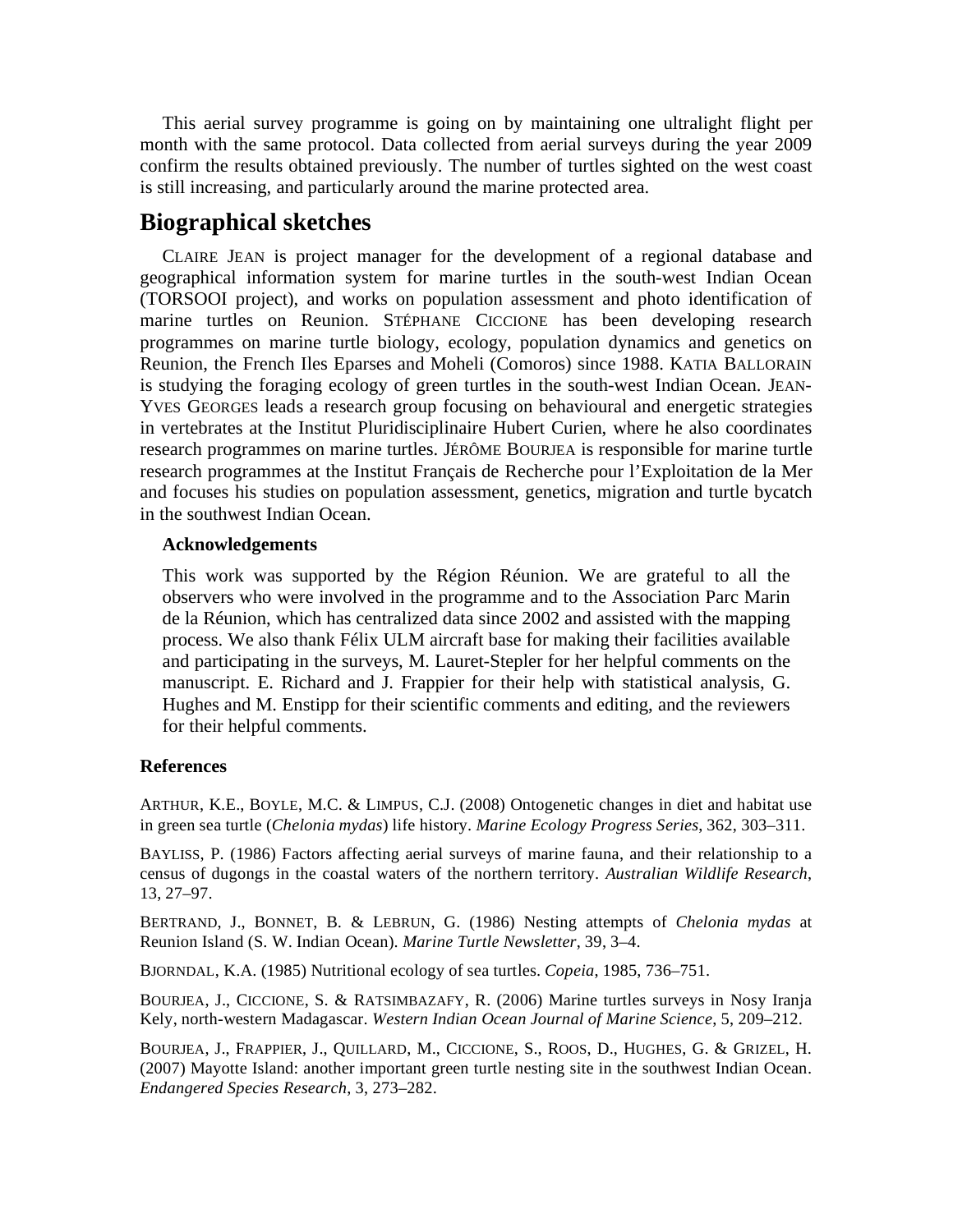CICCIONE, S. (2001) Autopsie de tortues marines *Chelonia mydas* retrouvées mortes à la Réunion. *Bulletin Phaethon*, 13, 14–15.

CICCIONE, S. & BOURJEA, J. (2006) Nesting of green turtles in Saint Leu, Reunion Island. *Marine Turtle Newsletter*, 112, 1–3.

CICCIONE, S., LAURET-STEPLER, M. & BOURJEA, J. (2008) Marine turtle nest translocation due to hurricane threat on Reunion Island. *Marine Turtle Newsletter*, 119, 6–8.

CONAND, F., MARSAC, F., TESSIER, E. & CONAND, C. (2007) A ten-year period of daily sea surface temperature at a coastal station in Reunion Island, Indian Ocean (July 1993 – April 2004): patterns of variability and biological responses. *Western Indian Ocean Journal of Marine Science*, 6, 1–16.

DUBOIS. (1669) L'escadre de Perse. In *Sous le signe de la tortue. Voyages anciens à l'île Bourbon (1611-1725)* (ed A. Lougnon), pp. 75–93, Library Gérard, reedited in 1992, Saint Denis, Reunion Island, France.

EPPERLY, S.P., BRAUN, J. & CHESTER, A.J. (1995) Aerial surveys for sea turtles in North Carolina inshore waters. *Fishery Bulletin*, 93, 254–261.

FRAZIER, J. (1975) Marine turtles of the western Indian Ocean. *Oryx*, 13, 164–175.

FRAZIER, J. (1999) Community based conservation. In *Research and Management Techniques for the Conservation of Sea Turtles* (eds K.L. Eckert, K.A. Bjorndal, F.A. Abreu-Grobois & M. Donelly), pp. 15–20. IUCN/SSC Marine Turtle Specialist Group, Publication No. 4, Washington, USA.

GOMEZ DE SEGURA, A., TOMÁS, J., PEDRAZA, S.N., CRESPO, E.A. & RAGA, J.A. (2006) Abundance and distribution of the endangered loggerhead turtle in Spanish Mediterranean waters and the conservation implications. *Animal Conservation*, 9, 199–206.

HAYS, G.C., HOCHSCHEID, S., BRODERICK, A.C., GODLEY, B.J. & METCALFE, J.D. (2000) Diving behaviour of green turtles: dive depth, dive duration and activity levels. *Marine Ecology Progress Series*, 208, 297–298.

HENWOOD, T.A. & EPPERLEY, S.P. (1999) Aerial survey in foraging habitats. In *Research and Management Techniques for the Conservation of Sea Turtles* (eds K.L. Eckert, K.A. Bjorndal, F.A. Abreu-Grobois & M. Donnelly), pp. 184–188. IUCN/SSC Marine Turtle Specialist Group, Publication No. 4, Washington, USA.

HOCHSCHEID, S., BENTIVEGNA, F., BRADAI, M.N. & HAYS, G.C. (2007) Overwintering behaviour in sea turtles: dormancy is optional. *Marine Ecology Progress Series*, 340, 287–298.

HUGHES, G. (1973) *The sea turtles of south east Africa*. Doctoral thesis, University of Natal, Durban, South Africa.

LAURET-STEPLER, M., BOURJEA, J., ROOS, D., PELLETIER, D., RYAN, P.G., CICCIONE, S. & GRIZEL, H. (2007) Reproductive seasonality and trend of *Chelonia mydas* in the SW Indian Ocean: a 20 yr study based on track counts. *Endangered Species Research*, 3, 217–227.

LE GALL, J.Y. (1988) Biologie et évaluation des populations de tortue verte *Chelonia mydas* des atolls Tromelin et Europa (Océan Indien S.O.). *Mésogée*, 48, 33–42.

LÉON, U.M. & BJORNDAL, K.A. (2002) Selective feeding in the hawksbill turtle, an important predator in coral reef ecosystems. *Marine Ecology Progress Series*, 245, 249–258.

LETOURNEUR, Y. (1992) *Dynamique des peuplements ichtyologiques des platiers récifaux de l'île de La Réunion*. PhD thesis, University of Aix-Marseille III, Marseille, France.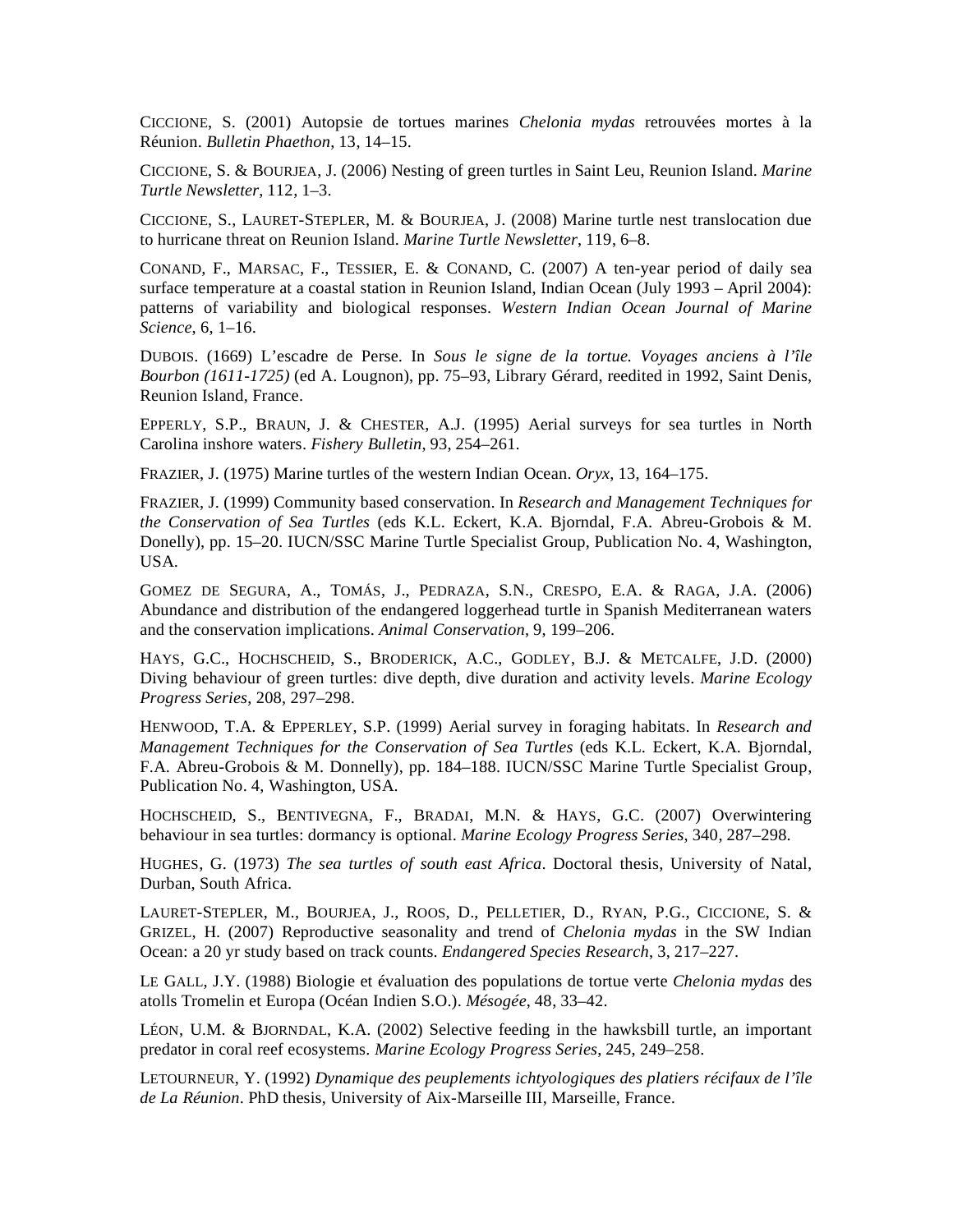MARSH, H. & SAALFELD, W.K. (1989) Aerial surveys of sea turtles in the northern Great Barrier Reef Marine Park. *Australian Wildlife Research*, 16, 239–249.

MARSH, H. & SINCLAIR, D. (1989) Correcting for the visibility bias in strip transect aerial surveys of aquatic fauna. *The Journal of Wildlife Management*, 53, 1017–1027.

MARSH, H., LAWLER, I.R., KWAN, D., DELEAN, S., POLLOCK, K. & ALLDREDGE, M. (2004) Aerial surveys and the potential biological removal technique indicate that the Torres Strait dugong fishery is unsustainable. *Animal Conservation*, 7, 435–443.

MEYLAN, A.B. (1988) Spongivory in hawksbill turtles: a diet of glass. *Science*, 249, 393–395.

MICHALOWSKI, C. (2007) Étude de l'indice d'abondance et des facteurs de répartition d'une population de tortues vertes, *Chelonia mydas*, par la méthode du transect aérien sur la côte ouest de l'île de la Réunion (Océan Indien). *Biologos*, 6, 15–28.

MIRAULT, E. (2006) *Les fonctions et enjeux socio-économiques des écosystèmes récifaux: une approche géographique des valeurs de l'environnement appliquée à l'île de la Réunion*. PhD thesis, University of Paris X, Paris, France.

MONTAGGIONI, L. (1978) *Recherches géologiques sur les complexes récifaux de l'archipel des Mascareignes (Océan Indien occidental)*. PhD thesis, University of Aix-Marseille II, Marseille, France.

MORTIMER, J.A. (1982) Feeding ecology of sea turtles. In *Biology and Conservation of Sea Turtles* (ed K.A. Bjorndal), pp. 103–109. Smithsonian Institution Press, Washington, USA.

MORTIMER, J.A. (1988) Green turtle nesting at Aldabra atoll—population estimates and trends. *Biological Society of Washington*, 8, 116–128.

Mortimer, J.A & Donnelly, M. (2008) *Eretmochelys imbricata*. In *IUCN Red List of Threatened Species.v. 2009.1*. Http://www.iucnredlist.org, accessed 15 September 2009.

MUSICK, J.A. & LIMPUS, C.J. (1997) Habitat utilization and migration in juvenile sea turtles. In *The Biology of Sea Turtles* (eds P.L. Lutz & J.A. Musick), pp. 137–163. CRC Press, Boca Raton, USA.

OGDEN, J.C., ROBINSON, L., WHITLOCK, K., DAGANHARDT, H. & CEBULA, R. (1983) Diel foraging patterns in juvenile green turtles (*Chelonia mydas* L.) in St. Croix United States Virgin Islands. *Journal of Experimental Marine Biology and Ecology*, 66, 199–205.

REVELLES, M., CARDONA, L., AGUILAR, A., SAN FÉLIX, M. & FERNÁNDEZ, G. (2007) Habitat use by immature loggerhead sea turtles in the Algerian Basin (western Mediterranean): swimming behaviour, seasonality and dispersal pattern. *Marine Biology*, 151, 1501–1515.

ROOS, D., PELLETIER, D., CICCIONE, S., TAQUET, M. & HUGHES, G. (2005) Aerial and snorkelling census techniques for estimating green turtle abundance on foraging areas: a pilot study in Mayotte Island (Indian Ocean). *Aquatic Living Resources*, 18, 192–198.

ROWAT, D., GORE, M., MEEKAN, M.G., LAWLER, I.R. & BRADSHAW, C.J.A. (2009) Aerial survey as a tool to estimate whale shark abundance trends. *Journal of Experimental Marine Biology and Ecology*, 368, 1–8.

Seminoff, J.A. (2004) *Chelonia mydas*. In *IUCN Red List of Threatened Species v. 2009.1*. Http://www.iucnredlist.org, accessed 15 September 2009.

SAUVIGNET, H., PAVITRIN, A., CICCIONE, S. & ROOS, D. (2000) Premiers résultats des campagnes de dénombrements aériens des tortues marines sur la côte ouest de La Réunion. *Bulletin Phaeton*, 11, 8–12.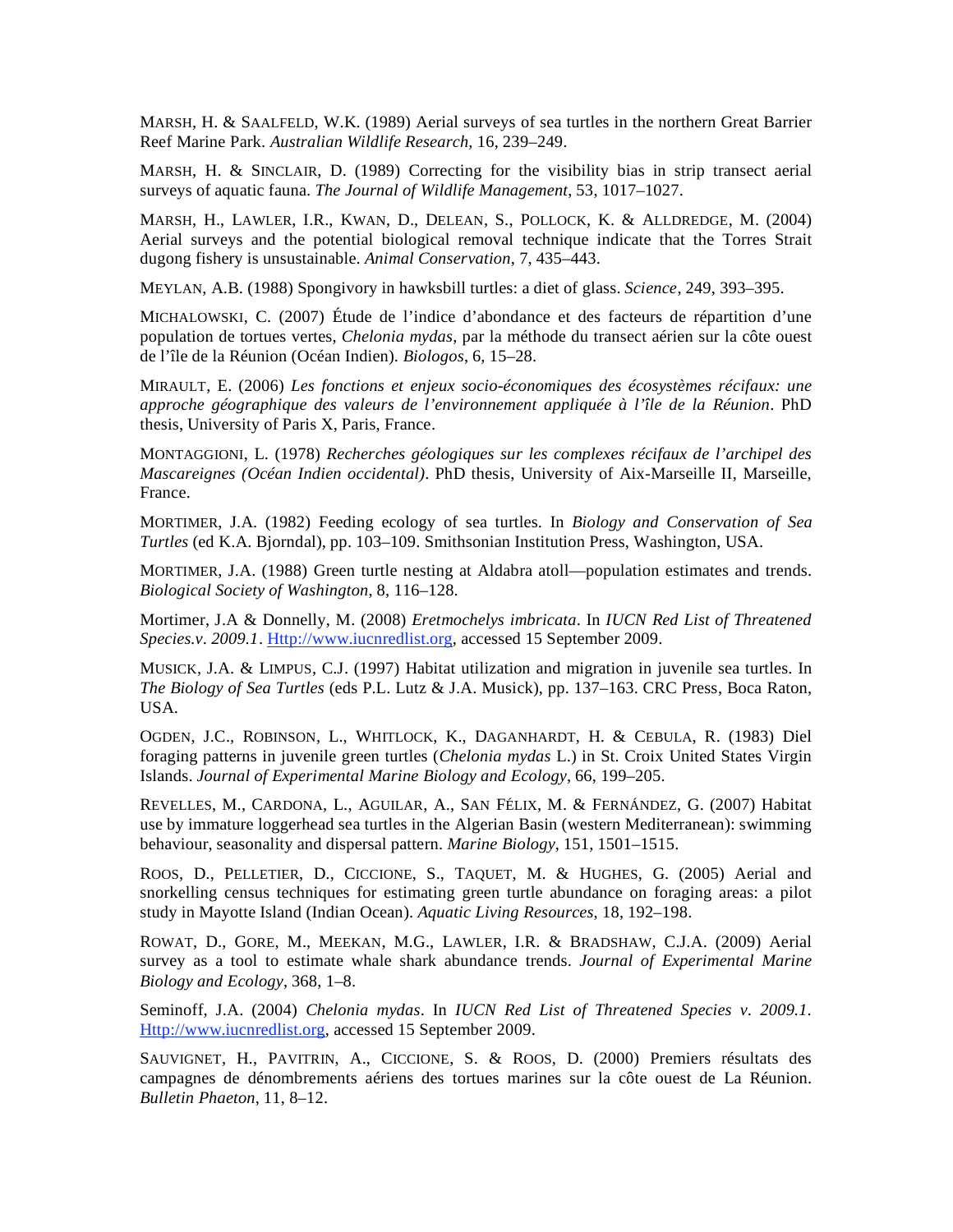SEMINOFF, J.A., RESENDIZ, A. & NICHOLS, W.J. (2002) Diet of east Pacific green turtles (*Chelonia mydas*) in the Central Gulf of California, México. *Journal of Herpetology*, 36, 447– 453.

SHOOP, C.R. & KENNEY, R.D. (1992) Seasonal distributions and abundances of loggerhead and leatherback sea turtles in water of the northeastern United States. *Herpetological Monographs*, 6, 43–67.

SLOOTEN, E., DAWSON, S.M. & RAYMENT, W.J. (2004) Aerial surveys for coastal dolphins: abundance of Hector's dolphins off the South Island west coast, New Zealand. *Marine Mammal Science*, 20, 477–490.

SOUTHWOOD, A.L., REINA, R.D., JONES, V.S. & JONES, D.R. (2003) Seasonal diving patterns and body temperatures of juvenile green turtles at Heron Island, Australia. *Canadian Journal of Zoology*, 81, 1014–1024.

SOUTHWOOD, A.L., REINA, R.D., JONES, V.S., SPEAKMAN, J.R. & JONES, D.R. (2006) Seasonal metabolism of juvenile green turtles (*Chelonia mydas*) at Heron Island, Australia. *Canadian Journal of Zoology*, 84, 125–135.

TAQUET, C., TAQUET, M., DEMPSTER, T., SORIA, M., CICCIONE, S., ROOS, D. & DAGORN, L. (2006) Foraging rhythms of the green sea turtle (*Chelonia mydas*) on seagrass beds in N'Gouja Bay, Mayotte (Indian Ocean), determined by acoustic transmitters and listening station. *Marine Ecology Progress Series*, 306, 295–302.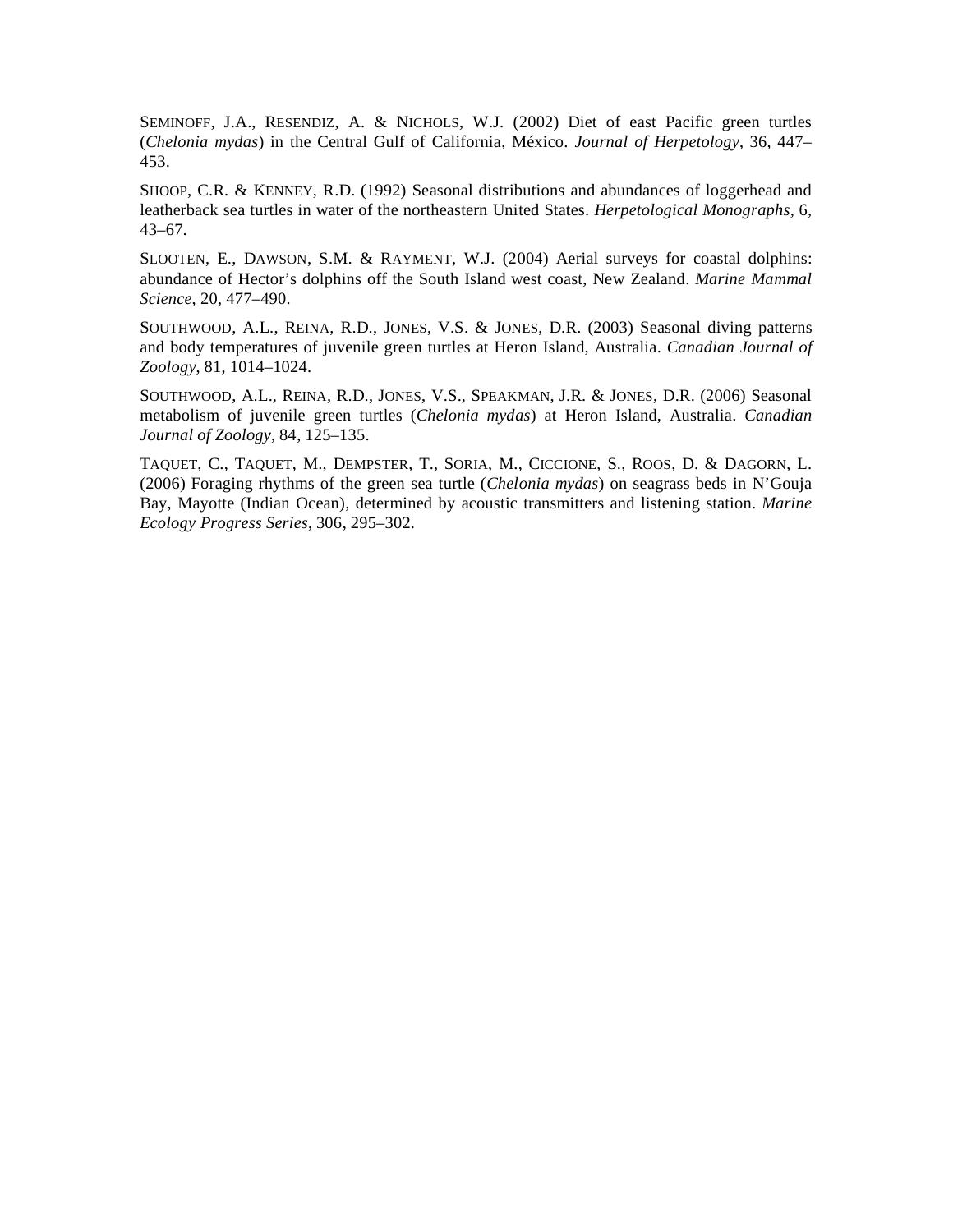| Month | 1998     | 1999     | 2000     | 2002     | 2003  | 2004  | 2005  | 2006  | 2007     | 2008                                                                                        |
|-------|----------|----------|----------|----------|-------|-------|-------|-------|----------|---------------------------------------------------------------------------------------------|
| Jan.  |          | 19(2)    | 2(2)     |          | 9(2)  | 30(1) |       | 46(3) |          |                                                                                             |
| Feb.  |          | 33(3)    | 25(2)    |          | 15(4) | 14(1) |       | 16(1) |          | 54 (2)                                                                                      |
| Mar.  |          | 22(3)    | 21(1)    |          | 23(2) |       | 32(2) |       | 55 (3)   | 42 $(1)$                                                                                    |
| Apr.  |          | 14 $(3)$ | 12(2)    |          |       |       | 18(1) | 23(2) | 45 $(2)$ | 34(2)                                                                                       |
| May   |          | 25(2)    | 13(1)    |          |       |       | 24(2) | 22(2) | 96(3)    | 18(1)                                                                                       |
| June  |          | 17(3)    |          |          | 21(1) |       |       |       | 51 (2)   | 17(1)                                                                                       |
| July  | 27(3)    | 1(1)     | 53 $(8)$ | 65 $(2)$ | 42(3) | 25(2) |       |       | 23(1)    | 48 $(2)$                                                                                    |
| Aug.  | 2(3)     |          | 30(4)    | 71 (5)   |       |       |       |       | 27(1)    | 41 $(1)$                                                                                    |
| Sep.  | 11(4)    | 33(3)    | 10(1)    | 29(3)    |       |       | 18(1) |       |          | 19(1)                                                                                       |
| Oct.  | 30 $(4)$ |          | 3(1)     | 30(3)    | 9(1)  |       |       |       | 27(1)    | 19(1)                                                                                       |
| Nov.  | 14 $(4)$ | 16(1)    | 12(1)    | 7(1)     |       |       | 23(1) |       | 45 $(2)$ | 48 $(1)$                                                                                    |
| Dec.  | 18(3)    | 29(4)    |          | 7(2)     |       |       |       |       |          | 25(1)                                                                                       |
|       |          |          |          |          |       |       |       |       |          | Total 102 (21) 209 (25) 181 (23) 209 (16) 119 (13) 69 (4) 115 (7) 107 (8) 369 (15) 365 (14) |

TABLE 1 Ultralight aircraft counts (number of individuals sighted, with number of surveys in parentheses) of marine turtles along Reunion Island's west coast (Fig. 1) during 1998–2008. Note that surveys were not conducted in 2001.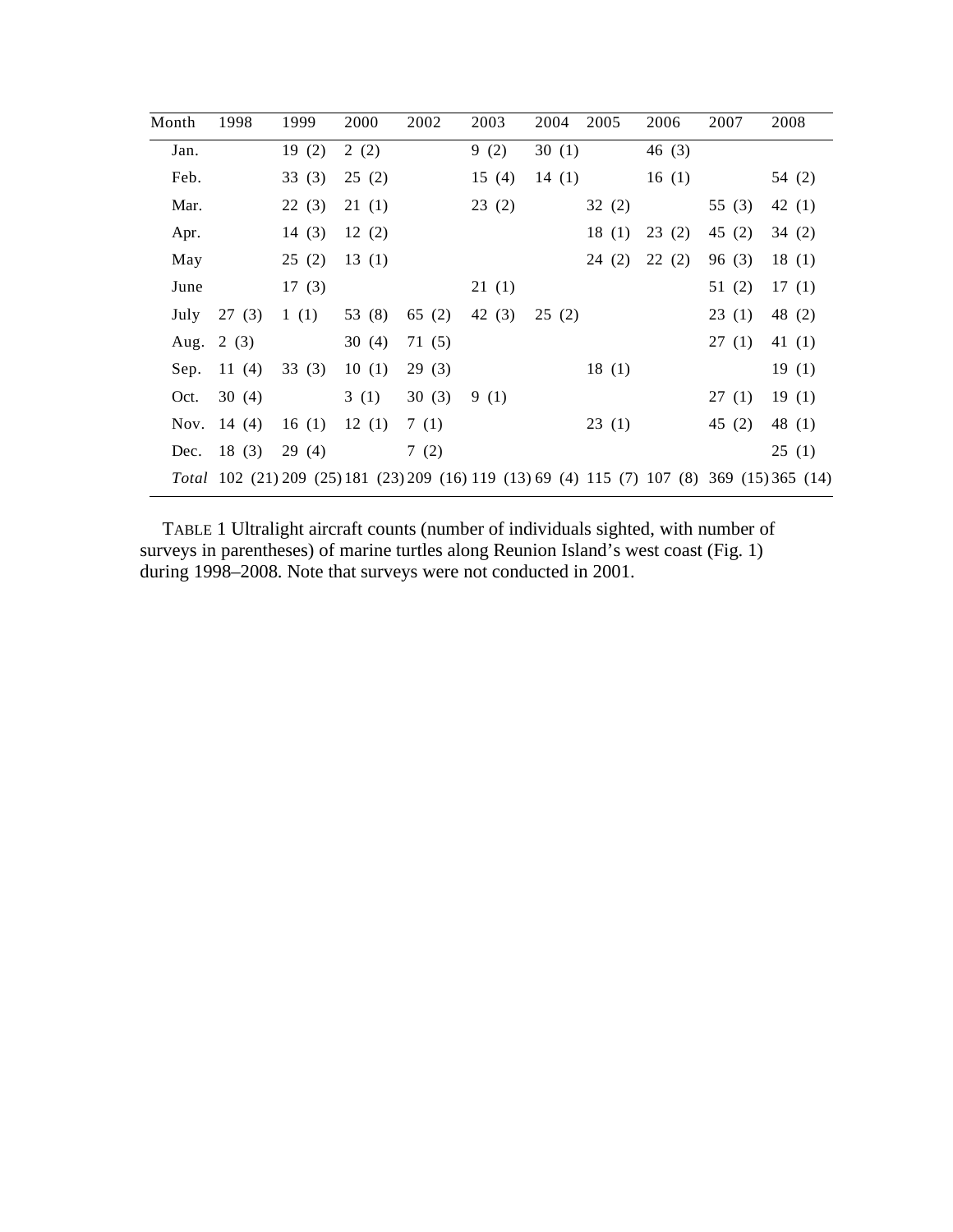

FIG. 1 Characteristics of the survey area on the west coast of Reunion Island and its position within the south-west Indian Ocean (inset). The histograms indicate the mean density of marine turtles per flight per  $km^2$  per year for 2003–2008 for the 12 Zones. The number to the left of each histogram shows the highest value observed for each area.